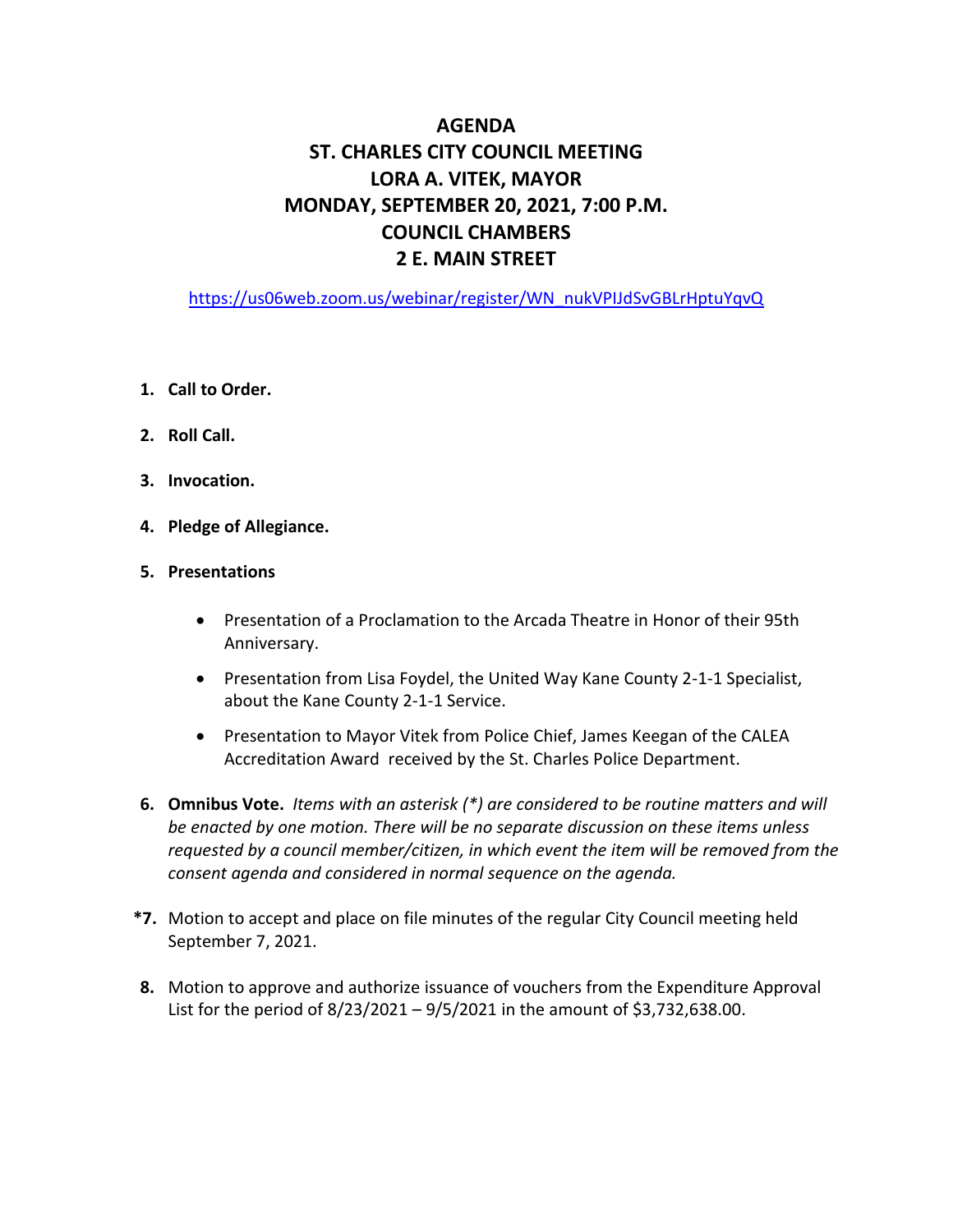### **I. New Business**

- **A.** Recommendation to approve an **Ordinance** Confirming and Extending a Declared State of Emergency within the City of St. Charles Due to the COVID-19 Pandemic until the next regularly scheduled City Council Meeting**.**
- **\*B.** Recommendation to approve a City Parking Lot Closure for the 3rd Street Dance & Theatre Academy Performance.
- **\*C.** Recommendation to approve St. Charles Business Alliance Request for Amplification and to Partially Close 1st Street to Host Lighting of Lights on the 1st Street Plaza.
- **\*D.** Recommendation to approve Amplification and a **Resolution** for the Closure of Routes 64 and 31 for the Holiday Homecoming Electric Christmas Parade.
- **\*E.** Recommendation to approve a **Resolution** for a Consultant Contract for Architectural Services for Public Works Roof Design.
- **F.** Recommendation to Approve a **Resolution** to authorize the Purchase of three PD Ford Interceptor Explorers and the Corresponding Sale of Units #1968/Squad 23, #1942/Squad 27 and #1988/Squad 20.
- **G.** Recommendation to Approve a **Resolution** to award the Bid for a 3-Year Contract for Snow and Ice Removal Services.

## **II. Committee Reports**

#### **A. Government Operations**

- **\*1.** Motion to approve an Extension to a Utility Billing Software Support and Development Agreement for \$76,800.
- **\*2.** Motion to approve and Place on file the minutes of the September 7, 2021 Government Operations Committee Meeting.
- **B. Government Services**

None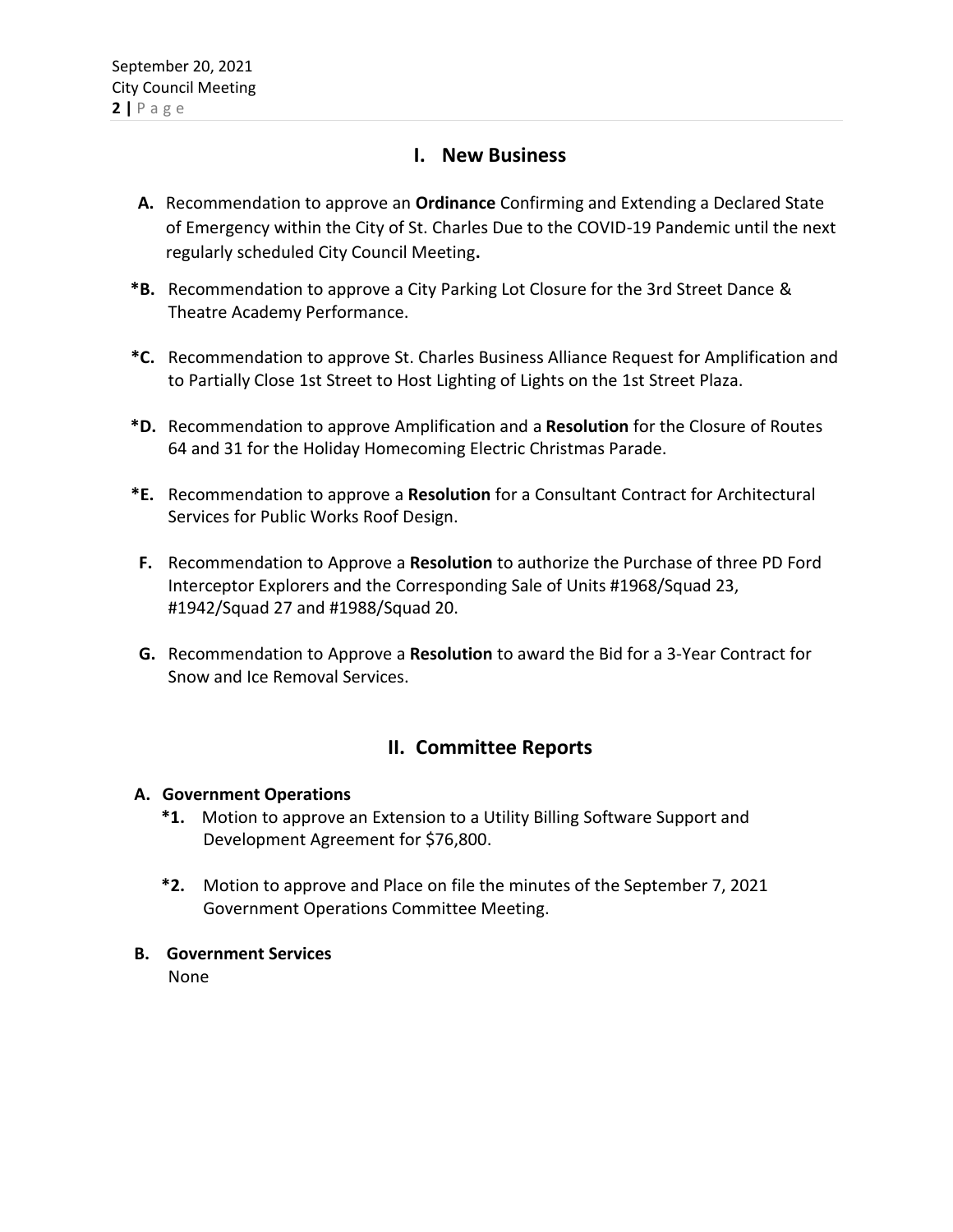#### **C. Planning and Development**

- \*1. Motion to accept and place on file Plan Commission Resolution No. 15-2021 A Resolution Recommending Approval of a Final Plat of Subdivision for St. Charles Prairie Centre Resubdivision No. 4.
- \*2. Motion to approve An **Ordinance** Granting Approval of a Final Plat of Subdivision for St. Charles Prairie Centre Resubdivision No. 4.
- \*3. Motion to approve An **Ordinance** Granting Approval of a Minor Change to PUD Preliminary Plan for Wok n Fire, 2801 E. Main St. (Stuart's Crossing PUD).
- \*4. Motion to approve A **Resolution** Authorizing the Mayor and City Clerk of the City of St. Charles to Execute a Waiver of First Refusal Agreement by and between the City of St. Charles, Kane and DuPage Counties, Illinois; 2nd & Main Partners, L.L.C., an Illinois limited liability company; and H & C Hospitality, LLC, an Illinois limited liability company.
- \*5. Motion to approve A **Resolution** Authorizing the Mayor and City Clerk of the City of St. Charles to Execute an Assignment of License and Consent by and between 2nd & Main Partners, L.L.C., an Illinois limited liability company; H & C Hospitality, LLC, an Illinois limited liability company; and the City of St. Charles, Kane and DuPage Counties, Illinois.
- \*6. Motion to approve An **Ordinance** Extending the Temporary Outdoor Dining Program for Public Property to April 15, 2022.
- \*7. Motion to approve An **Ordinance** Extending the Temporary Outdoor Dining Program for Private Property to April 15, 2022.
- \*8. Motion to accept and place on file Plan Commission Resolution No. 17-2021 A Resolution Recommending Approval of an Application for Special Use (Restaurant) and an Application for Special Use (Drive-Through Facility) for Beef Shack, 2015 W. Main St. (Danielle Perillo).
- \*9. Motion to approve An **Ordinance** Granting Approval of a Special Use for a Restaurant and a Special Use for a Drive-Through Facility for Beef Shack, 2015 W. Main St.
- \*10. Motion to accept and place on fine minutes of the August 16, 2021 Planning & Development Committee meeting.